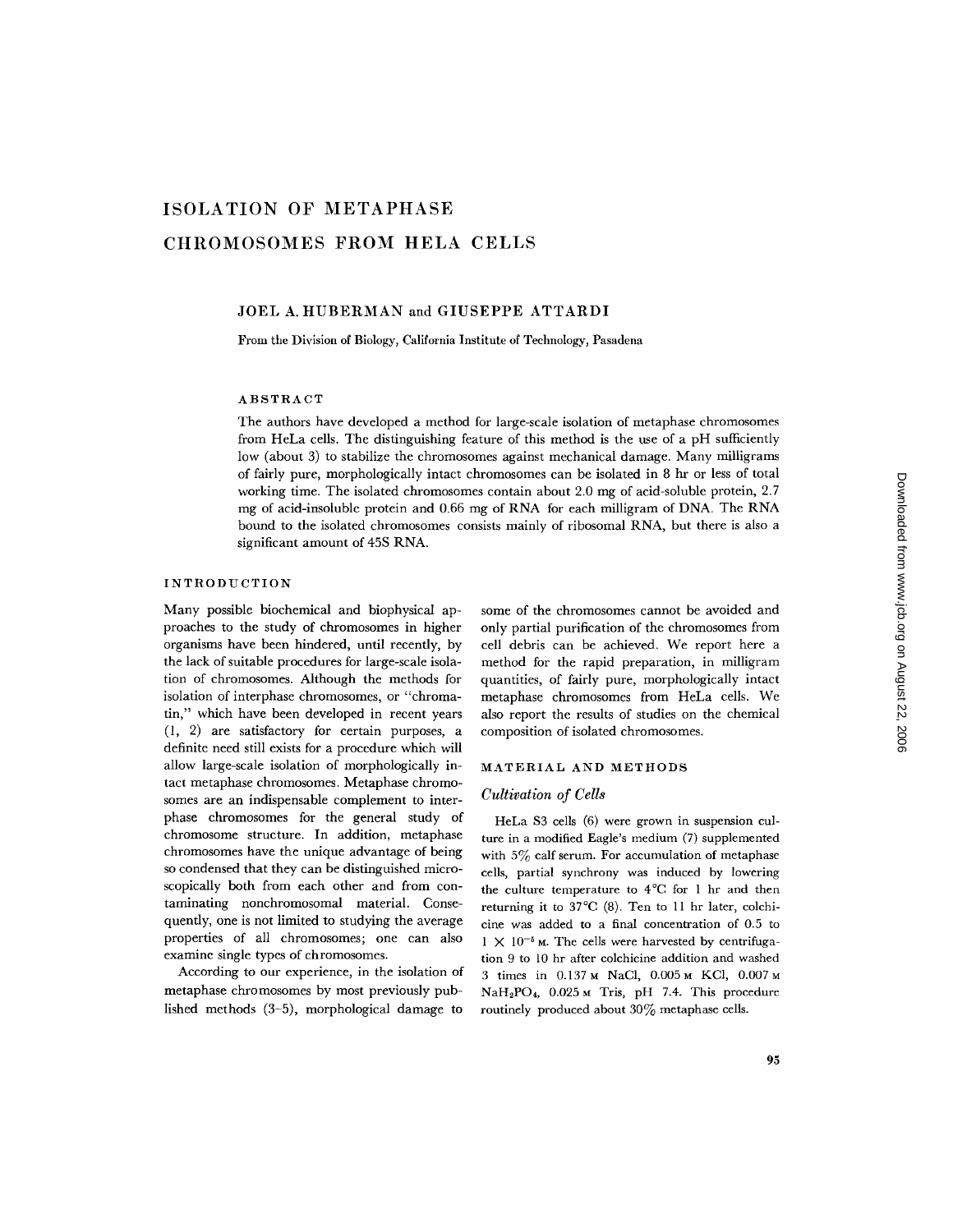### *Isolation of Chromosomes*

All operations were carried out in the cold  $(0^{\circ}$  to 4°C). The pellet of washed cells was gently resuspended in 15 vol of 0.1 M sucrose,  $7 \times 10^{-4}$  M CaCl<sub>2</sub>,  $3 \times 10^{-4}$  M MgCl<sub>2</sub> (4). The cells swelled in this hypotonic medium and the chromosomes in metaphase cells became excellently separated from each other. Five min later, 3 vol of 0.1 M sucrose,  $7 \times 10^{-4}$  M CaCl<sub>2</sub>,  $3 \times 10^{-4}$  M MgCl<sub>2</sub>,  $3.3 \times 10^{-3}$  M HC1 were added slowly, with stirring, to each volume of cell suspension. Slow addition of the acid solution was necessary to prevent clumping of the chromosomes in metaphase cells. The measured final pH was about 3.0. Higher pH values (up to 3.3) allowed satisfactory breakage of cells and conservation of chromosome morphology, but separation of the chromosomes from cytoplasmic debris was more difficult.

A phase-contrast microscope was used to check the result of acid addition. Cells suspended in hypotonic medium appeared grey, with little internal contrast. The chromosomes in metaphase cells were barely visible. After the pH had been adjusted to 3.3-3.0, the chromosomes, evenly distributed throughout the cytoplasm of metaphase cells, appeared distinct and bright.

After adjustment of pH, a Potter-Elvehjem glass homogenizer with a motor-driven Teflon pestle was used to homogenize the ceils. The course of homogenization was checked with a microscope. As an end point for homogenization, the time was chosen when all interphase ceils were broken (usually after less than  $1$  min). At this stage the great majority of metaphase cells were also broken.

The released chromosomes were usually single and free of obvious attached debris. The following steps separated these chromosomes from the nuclei and cytoplasmic debris which were also produced by homogenization.

The homogenate was centrifuged at 900  $g$  (2000 RPM in the International PR2 centrifuge, head No. 269, International Equipment Co., Needham Heights, Massachusetts) for 30 min. The resulting pellet contained nuclei, chromosomes, and the larger cytoplasmic debris. Most debris remained in the supernatant.

The supernatant was discarded and the pellet resuspended in HCM (1  $\times$  10<sup>-3</sup> M HCl, 7  $\times$  10<sup>-4</sup> M CaCl<sub>2</sub>,  $3 \times 10^{-4}$  M MgCl)<sub>2</sub>, using about 40 ml of HCM for each milliliter of pellet. The suspension was rehomogenized briefly with a Potter-Elvehjem homogenizer to break up any clumps that might have formed as a result of pelleting.

Up to 20 ml of suspension at a time were then gently layered onto 200 ml of a 0.1 to 0.8 M linear sucrose gradient in HCM (final pH adjusted to 3.0) which had been formed in a 250 ml glass centrifuge

bottle. The gradient was accelerated at 500 RPM per min to 1500 RPM (450 g) in the International PR-2 centrifuge, head No. 284, and held at that speed for 20 min. Deceleration was also at 500 RPM per min. After the centrifugation the chromosomes were distributed from near the bottom of the gradient to near the top. Cytoplasmic debris remained at or near the top, extending into the chromosome region. Nuclei and some clustered chromosomes were pelleted at the bottom. A crude fractionation of chromosomes on the basis of sedimentation velocity was also produced; most large chromosomes were found near the bottom, while most small chromosomes remained near the top.

The top 20 ml of the gradient were discarded and the rest was sucked off, leaving a small amount (about 10 ml) in the bottom of the centrifuge bottle so as not to disturb the pelleted nuclei. The supernatant was then mixed until the sucrose was evenly distributed, and the chromosomes were collected by centrifugation at 850  $g$  (2000 RPM in the International PR-2 centrifuge, head No. 284) for 90 min. The pellet contained very few nuclei (less than  $3\%$  of the total DNA in the pellet was from whole nuclei if the initial proportion of metaphase cells was  $15\%$  or greater). There was, however, still considerable contamination by debris.

Most of the debris was removed by the following procedure. The pellet was resuspended in a small volume of HCM with brief rehomogenization to break up clumps. Ten ml of 2.2 M sucrose in HCM were placed in a Spinco SW-25 plastic tube (Beckman Instruments, Inc., Palo Alto, California) and 15 to 20 ml of chromosome suspension were layered on top. The upper three-fourths of the tube contents were gently stirred to form a rough gradient. After centrifugation at 20,000 RPM for 1 hr the chromosomes were found in a pellet at the bottom of the tube, while most cytoplasmic debris remained floating above the 2.2 M sucrose layer. The yield of chromosomes at this point, as determined by DNA determination (see below) or by direct counting in a Petroff-Hausser counting chamber (C. A. Hausser and Son, Philadelphia, Pennsylvania), was about onethird of the chromosomes from all cells scored as in metaphase before homogenization.

#### *Chromosome Storage*

Chromosomes stored in HCM at 2° to 4°C retained their morphological integrity for many months. They could also be stored frozen in HCM at  $-70^{\circ}$ C.

#### *Chemical Analysis*

Acid-soluble proteins were extracted from chromosomal or nuclear suspensions with 0.2  $\times$  HCl at 0°C for  $\frac{1}{2}$  hr. The residue was removed by centrifugation and extracted once more with another portion of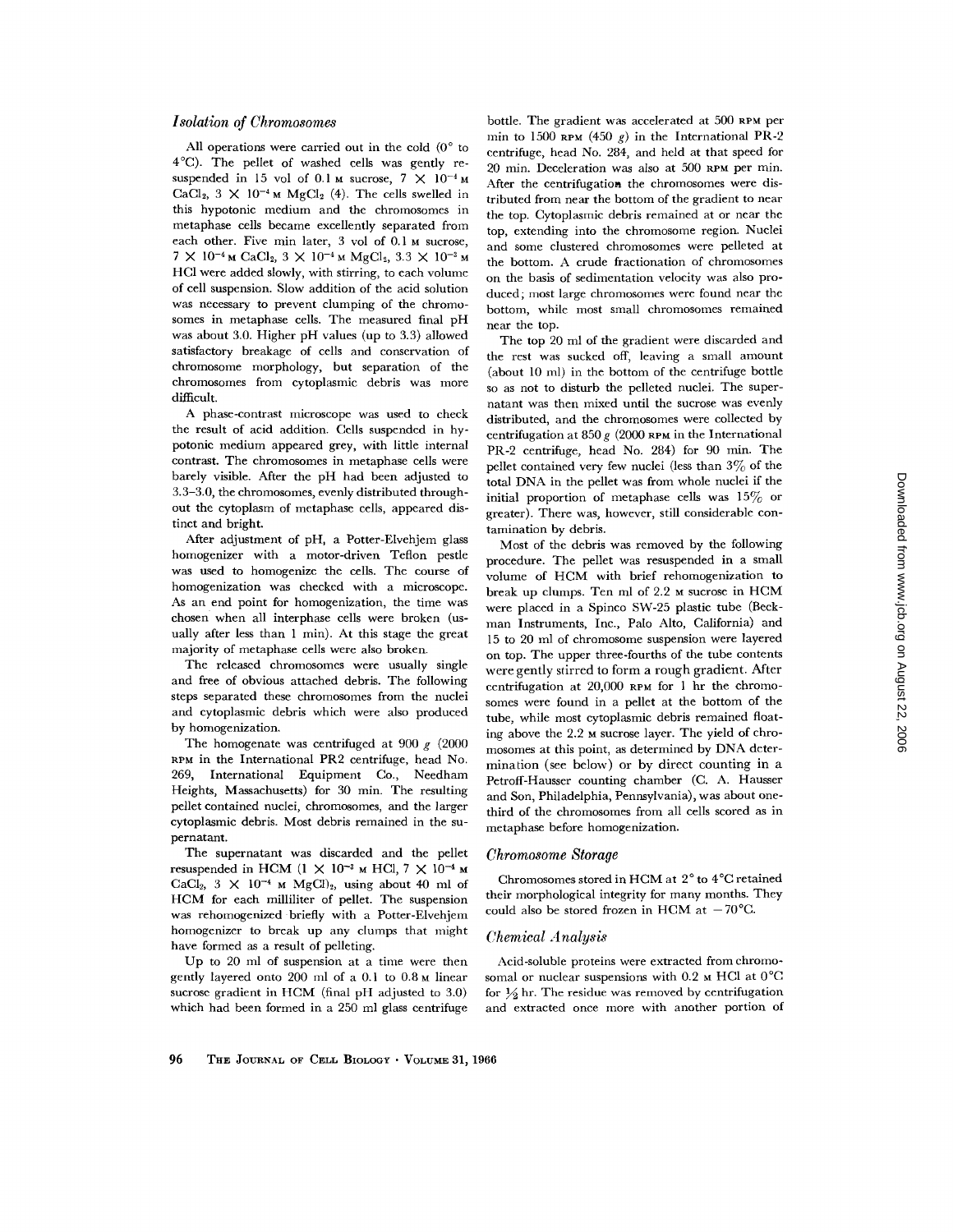

FIGURE 1 Isolated HeLa metaphase chromosomes suspended in HCM. Phase contrast.  $\times$  1100.

0.2 M HC1. Trichloroacetic acid was added to the pooled supernatants to a final concentration of 20%. The acid-soluble proteins were allowed to precipitate overnight at 0°C and were then collected by centrifugation, dissolved in 1 M NaOH, and determined by the method of Lowry et al. (9). Vacuum-dried calf thymus histone was used as a standard.

The residue left after HC1 extraction was washed once with ethanol-ether (3:1), then resuspended in 10% trichloroacetic acid and heated at 100°C for 20 min to hydrolyze nucleic acids. After one more wash with  $10\%$  trichloroacetic acid the residue was dissolved in 1 M NaOH, and acid-insoluble proteins were determined by the method of Lowry et al. (9) using vacuum-dried bovine serum albumin as a standard.

For nucleic acid determinations, the general procedure of Schmidt and Thannhauser (10) was followed. Chromosomal or nuclear suspensions were precipitated with 10% trichloroacetic acid, washed once with ethanol ether (3:1), then dissolved in 0.3 M KOH. RNA was hydrolyzed by incubation at 37°C for 18 hr. Perchloric acid was then added to a final concentration of 0.5 M, and the samples were kept at  $0^{\circ}$ C for at least  $\frac{1}{2}$  hr. The precipitate of DNA, protein, KC104, and other materials was washed once with a small volume of 0.5 M perchloric

acid. The wash was combined with the RNA hydrolysate, and RNA in this pooled solution was determined by the orcinol method (11) using D-ribose as a standard.

DNA in the precipitate was determined, after hydrolysis in  $0.5$  M perchloric acid at  $70^{\circ}$ C for 15 min, by the diphenylamine procedure as described by Burton (12), using D-deoxyribose as a standard.

## *RNA Purification*

RNA was purified from isolated chromosomes or nuclei by a procedure described in detail elsewhere (13) which involves cold phenol-sodium dodecylsulfate extraction of total nucleic acids, followed by digestion of DNA with RNase-free DNase.

#### *Acridine Orange Staining*

Samples were air-dried on clean glass slides, fixed in  $95\%$  ethanol-ether (1:1) and stained according to the procedure of yon Bertalanffy et al. (14). A Zeiss fluorescence microscope equipped with an HBO 200W mercury light source, a Schott BG12 excitation filter, and an Sp Orange 2 barrier filter was used to examine the slides.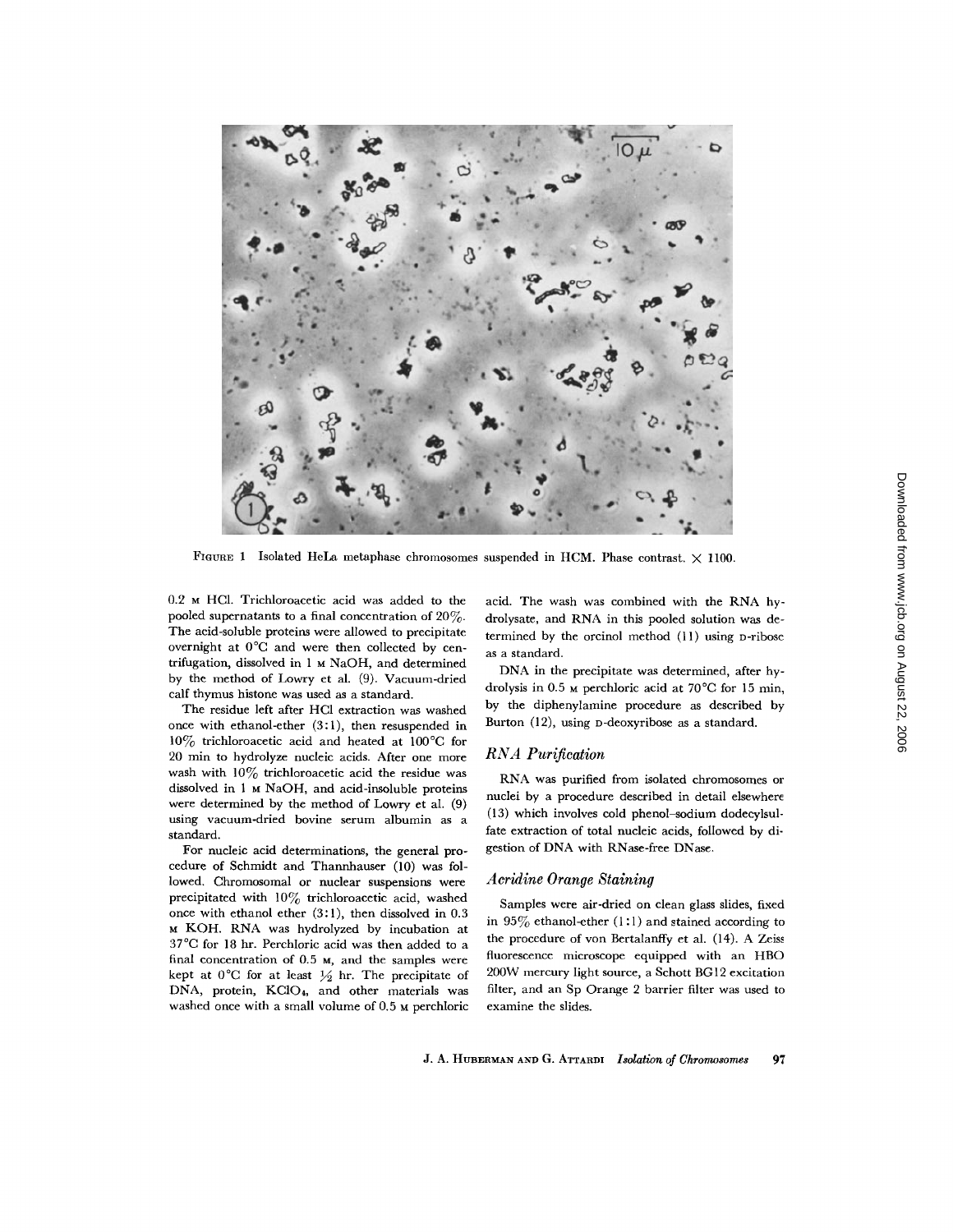|  |  |  | TABLE |  |  |  |  |
|--|--|--|-------|--|--|--|--|
|--|--|--|-------|--|--|--|--|

|  |  |  |  | Base Composition of HeLa Chromosomal and Whole HeLa Cell DNA |  |  |  |  |  |  |
|--|--|--|--|--------------------------------------------------------------|--|--|--|--|--|--|
|--|--|--|--|--------------------------------------------------------------|--|--|--|--|--|--|

Each number represents the average of values obtained from two separate aliquots of the same hydrolysate. Chromosomal DNA was prepared from chromosomes which had been held at pH 3 between  $0^{\circ}$  and  $4^{\circ}$ C for 12 hr.

|             | Mole $\%$ |      |      |      |         |        |
|-------------|-----------|------|------|------|---------|--------|
|             | T         | C    | A    | G    | $\%$ GC | Pu/Prr |
| Exp. 1      |           |      |      |      |         |        |
| Chromosomal | 30.0      | 20.0 | 29.3 | 20.7 | 40.7    | 1.00   |
| Whole cell  | 30.2      | 20.1 | 29.5 | 20.2 | 40.3    | 0.99   |
| Exp. 2      |           |      |      |      |         |        |
| Chromosomal | 30.0      | 20.0 | 30.1 | 19.9 | 39.9    | 1.00   |
| Whole cell  | 30.1      | 19.9 | 30.1 | 19.9 | 39.8    | 1.00   |



FIGURE 2 The metaphase chromosomes of a single HeLa cell. Bright field. Cells were blocked in metaphase with colchicine, suspended in  $1\%$  sodium citrate for 10 min, fixed in acetic acid-ethanol (3:2) for 10 min and then stained in  $1\%$  orcein in lactic acid-acetic acid (1:1). Cells suspended in stain solution were squashed by thumb pressure between a slide and a cover slip.  $\times$  1100.

## *Base Composition*

DNA was purified from isolated chromosomes or from whole HeLa cells by the Marmur procedure (15). About 400  $\mu$ g of DNA were dissolved in 0.5 ml of 88 to  $90\%$  formic acid and hydrolyzed in a

sealed tube under nitrogen at 175°C for 1 hr (16). The hydrolysate was evaporated to dryness and redissolved in 25  $\mu$ l of 1 M HCl. Two 10  $\mu$ l portions were used for chromatography. Descending chromatography was carried out on Whatman No. 1 filter paper, using methanol: concentrated HCl: H<sub>2</sub>O

98 THE JOURNAL OF CELL BIOLOGY · VOLUME 31, 1966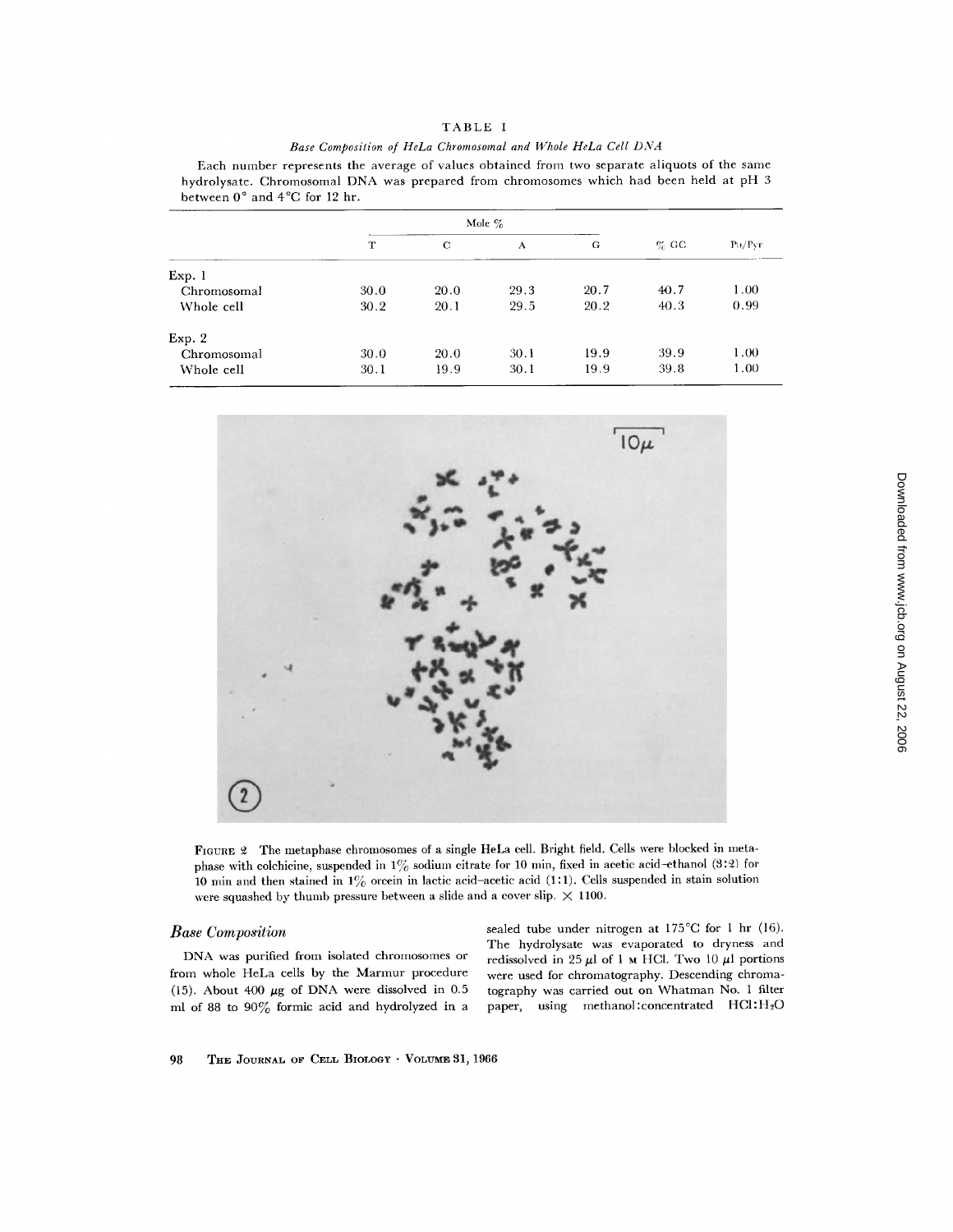

FIGURE 3 Isolated HeLa metaphase chromosomes. Bright field. A small quantity of chromosome suspension in HCM was spread on a glass slide and allowed to dry. The slide was treated with  $1\%$  sodium citrate for 10 min, fixed in acetic acid-ethanol (3:2) for 10 min and then stained in  $1\%$  orcein in lactic acid-acetic acid (1:1).  $\times$  1100.

 $(70:20:10$  by vol) as solvent  $(17)$ . The chromatograms were dried, and the bases were located with a short wavelength UV light. The bases were eluted in small volumes of 0.1 M HCl and determined spectrophotometrically. The extinction coefficients given by Bendich (18) were used.

## RESULTS AND DISCUSSION

## *Effects of Low pH*

A distinguishing feature of the chromosome isolation procedure presented here is the use of a pH sufficiently low (about 3) to stabilize the chromosomes against mechanical damage and to weaken the cytoplasm so that the cells break easily and aggregation of cytoplasmic debris is minimized. Low pH (30% acetic acid; pH 1.8) has also been used by Somers et al. (4) for chromosome isolation. However, under their conditions histones were completely extracted. A third isolation method employing low pH (pH 3.7) has recently been reported (19).

Lowering the pH has the effect of increasing the contraction of the chromosomes. As viewed in the phase-contrast microscope, the chromosomes become smaller and also brighter. The bright appearance of acid-treated chromosomes is evident in Fig. 1. It is caused by an increase in the refractive index of the chromosomes as they contract. This extreme contraction is partly responsible for the increased resistance of the chromosomes to mechanical damage at low pH. However, contraction alone cannot completely explain low pH stabilization: although chromosomes can be made to contract equally well at higher  $pH$  (5-7) by the use of sufficiently large (ca.  $3 \times 10^{-3}$  M) concentrations of divalent cations, they still remain susceptible to mechanical damage. The unique strengthening achieved at low pH may be a result of the denaturation and precipitation of some chromosomal proteins.

Low pH was also found to be critical for successful liberation of chromosomes from metaphase cells. At pH values higher than about 3.3, chromo-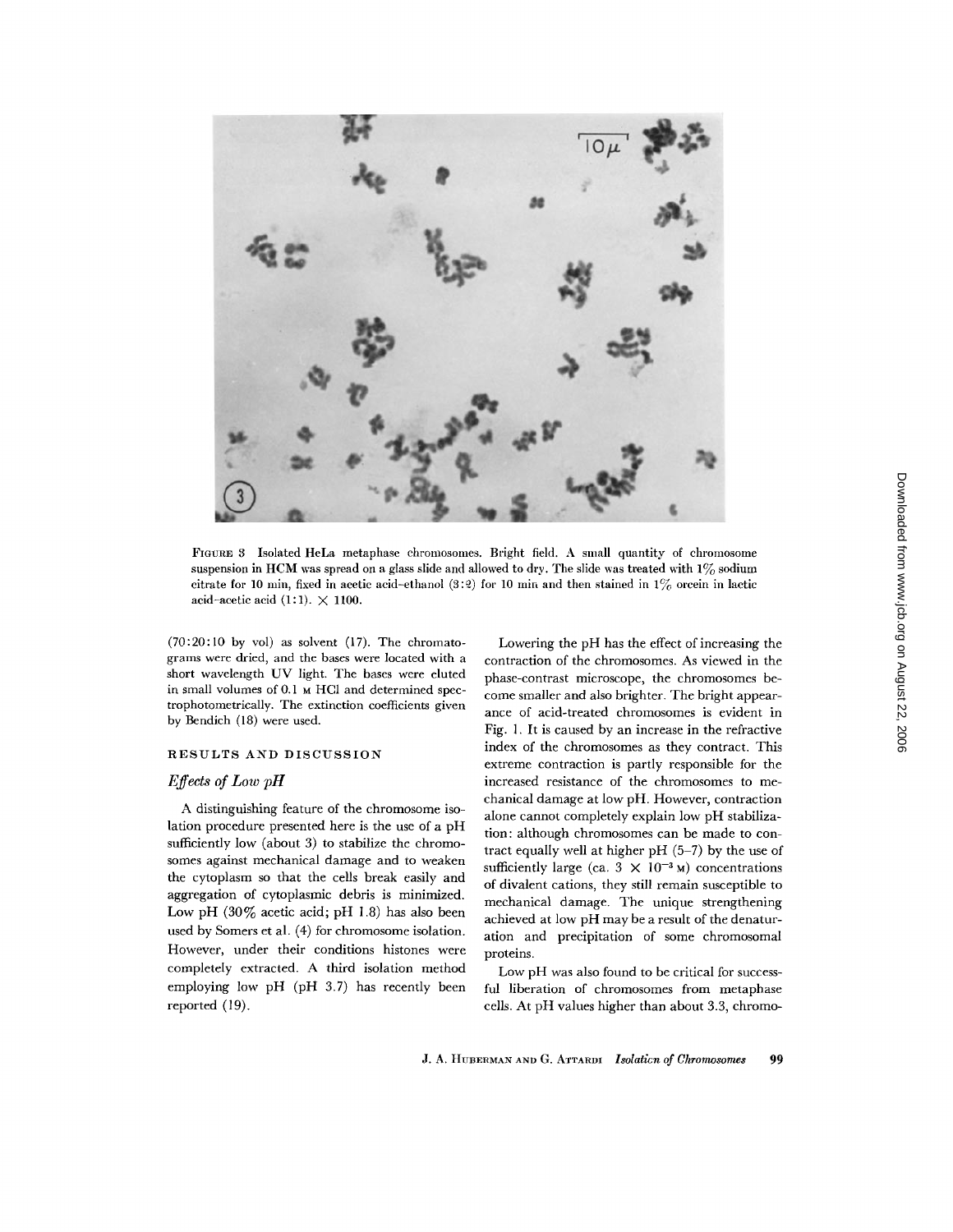

FIGURE 4 Electron micrograph of a typical isolated HeLa metaphase chromosome. Grids were prepared by touching the carbon-Formvar film to the surface of a suspension of chromosomes in HCM, then loading immediately into a grid holder under  $30\%$  ethanol. The rest of the procedure has been described by DuPraw  $(21)$ . (Courtesy of Dr. E. J. DuPraw.)  $\times$  33,000.

somes were only partially released during homogenization, and they tended to aggregate with cytoplasmic debris during pelleting.

The use of such a low pH introduces the possibility of undesirable side effects. Certainly, low pH causes denaturation of some chromosomal proteins, but this would not be a drawback for most applications of isolated chromosomes. Low pH might also extract histones. This possibility has been examined, and it has been found that most histones are not extracted under the conditions of our isolation procedure (20). However, some lysine-rich histones found in samples of HeLa ehromatin prepared without use of low pH are extracted (20).

In addition, low pH might cause depurinization of nucleic acids. To test this possibility, we determined the base composition of DNA purified from isolated chromosomes and compared it with the base composition of DNA purified from whole HeLa cells. The results are presented in Table I.

No loss of purines was detected in chromosomal DNA. If depurinization occurs, it must be less extensive than the experimental error, estimated to be about  $1\%$ .

# *Morphology and Purity of Isolated Chromosomes*

The metaphase chromosomes from a typical colchicine-treated HeLa cell prepared by the standard squash technique are shown in Fig. 2. They should be compared to the isolated chromosomes shown in Fig. 3. It is evident that the isolated chromosomes are very similar to the chromosomes prepared by the standard squash technique. Indeed, when the pH was kept below 3.3, we found no examples of morphological distortion during isolation.

Dr. E. J. DuPraw has been kind enough to examine our isolated chromosomes with the electron microscope, using his whole-mount technique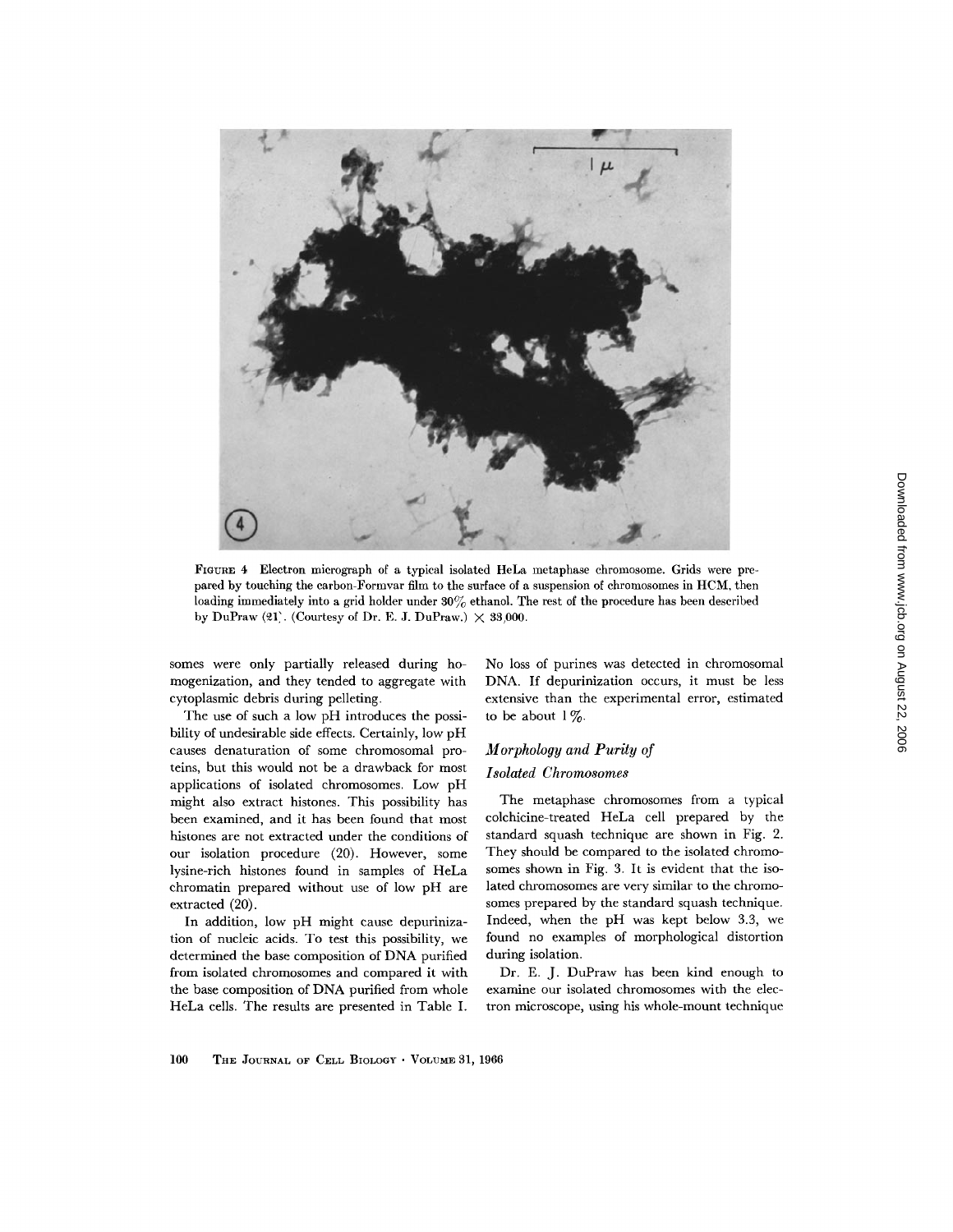

FIGURE 5 Electron micrographs of well preserved, isolated HeLa metaphase chromosomes. Grids were prepared as in Fig. 4. (Courtesy of Dr. E. J. DuPraw.)  $\times$  28,000.

J. A. HUBERMAN AND G. ATTARDI *Isolation of Chromosomes* 101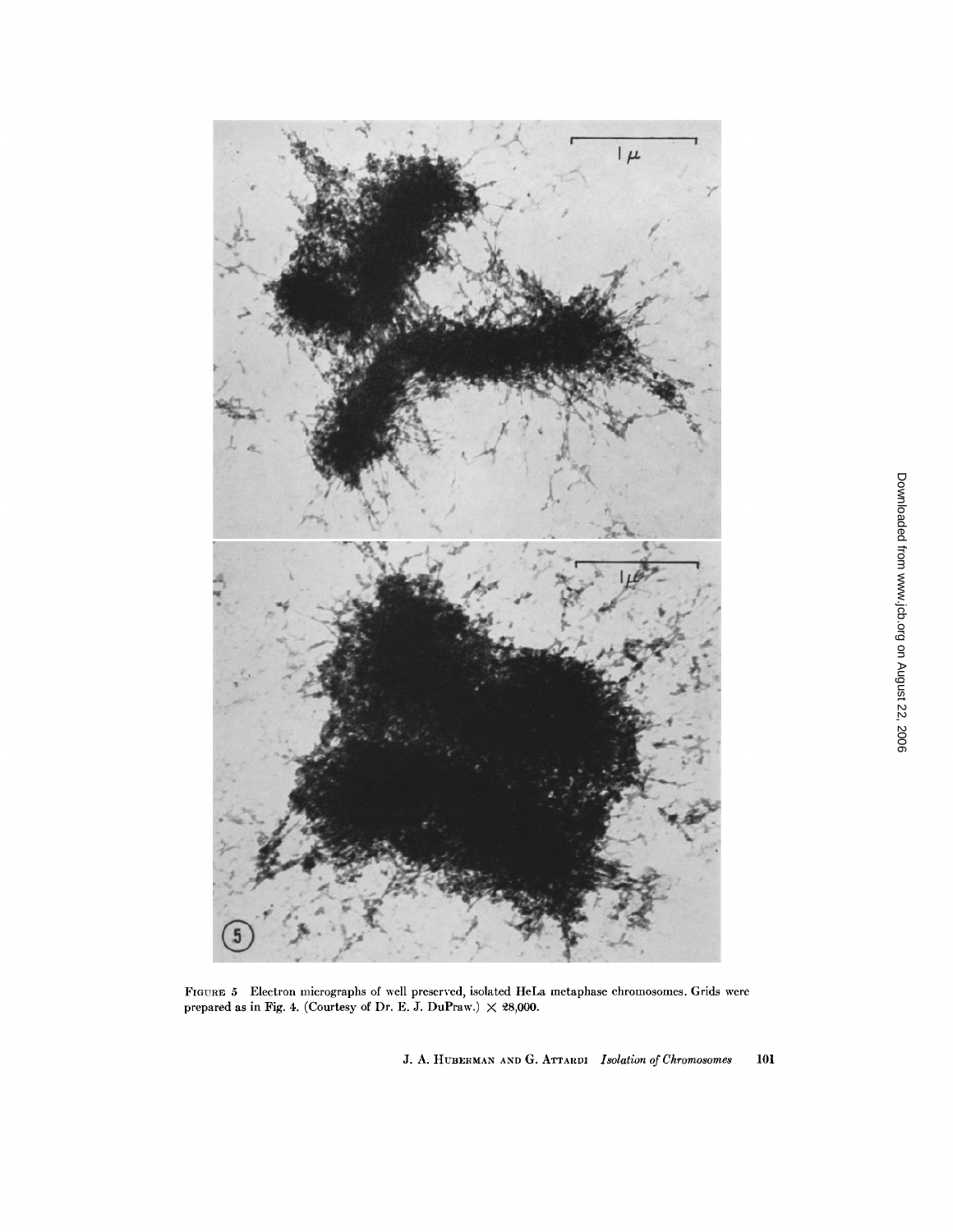#### TABLE II

### *Chemical Composition of Isolated HeLa Chromosomes, Nuclei, and Chromatin*

Each value for chromosomes and nuclei represents the average of triplicate determinations on each of four separate preparations. Each value for chromatin represents the average of triplicate determinations on one preparation. Chromosomes were isolated as described in the Materials and Methods section. Interphase nuclei were isolated from the same cell homogenates used in chromosome preparations. The nuclear pellet from the sucrose gradient centrifugation was collected and freed from any contaminating cytoplasm by centrifugation through 2.2 M sucrose (in the same manner as chromosomes). Chromatin was isolated from whole HeLa cells (1, 20).

|             | mg RNA<br>mg DNA | mg acid-<br>soluble<br>protein<br>mg DNA | mg acid-<br>insoluble<br>protein<br>mg DNA |
|-------------|------------------|------------------------------------------|--------------------------------------------|
| Chromosomes | 0.66             | 2.0                                      | 2.7                                        |
| Nuclei      | 0.38             | 1.9                                      | 2.1                                        |
| Chromatin   | 0.15             | 1.1                                      | 1.0                                        |

(21). He found that typical isolated chromosomes had the extremely condensed appearance shown in Fig. 4. The thin fibers, which he has found in honey bee (21) and human (22) chromosomes, if present, seemed fused together. However, in a small proportion of isolated chromosomes, such thin fibers could be readily observed (Fig. 5). The chromosomes used for these pictures were suspended in HCM. The "fusion" of fibers evident in Fig. 4 is probably the manifestation, at the electron microscope level, of the extreme chromosome contraction observed in HCM at the light microscope level. However, the contraction observed in HCM has been found to be a reversible phenomenon. All isolated chromosomes are capable of expanding at the light microscope level. For example, the chromosomes in Fig. 3 have been expanded (relative to those in Fig. l) by the treatment described in the legend to Fig. 3. It is possible that all expanded, isolated chromosomes would reveal fibers like those in Fig. 5.

In the absence of reliable information on the chemical composition of metaphase chromosomes (see below), purity of the chromosome preparations must also be determined morphologically. Unfortunately the morphological criterion is not a

quantitative one. Some contamination by cytoplasmic or nuclear debris certainly does remain in our preparations. However, we cannot say how much. The greyish flecks visible in the background of Fig. 1 are contaminating debris. A better estimate of the extent of RNA- or DNA-containing contamination can be made by using acridine orange staining and fluorescence microscopy. After acridine orange staining, red-fluorescing cytoplasm shows a sharp contrast to the yellowgreen-fluorescing chromosomes. When this method is applied to our isolated chromosome preparations, a small amount of RNA-containing contamination in the form of isolated debris or of bodies apparently attached to the chromosomes can be recognized. DNA-containing debris is not apparent, however.

## *Chemical Composition of Isolated Chromosomes*

Despite the presence of a certain amount of contamination in our chromosome preparations, we felt that a chemical composition study would be valuable, both to provide an indication of the actual chemical composition of purified chromosomes and as a reference for further chromosome purification. We have also studied the chemical composition of whole interphase HeLa nuclei and interphase HeLa chromatin. Our results are presented in Table II.

The large amount of RNA in metaphase chromosomes relative to interphase chromatin and even to whole nuclei suggests, at first, that cytoplasmic contamination may be extensive. There are several ceasons, however, for thinking that the RNA content of metaphase chromosomes may really be unusually large. First, we have some evidence that a large fraction of the RNA in our chromosome preparations is actually bound to the chromosomes; isolated chromosomes which have been extensively pretreated with DNase fluoresce orange-red rather than yellow-green after acridine orange staining. The amount of red staining due to chromosomes after DNase treatment seems, by visual estimate, to be considerably greater than that due to debris. Subsequent RNase treatment shows that the red staining of DNase-treated chromosomes (and of debris) is probably due to RNA and not to denatured DNA; only a barely visible greenish fluorescence remains.

Second, cytological studies (23-26) have shown that during the course of mitosis the amount of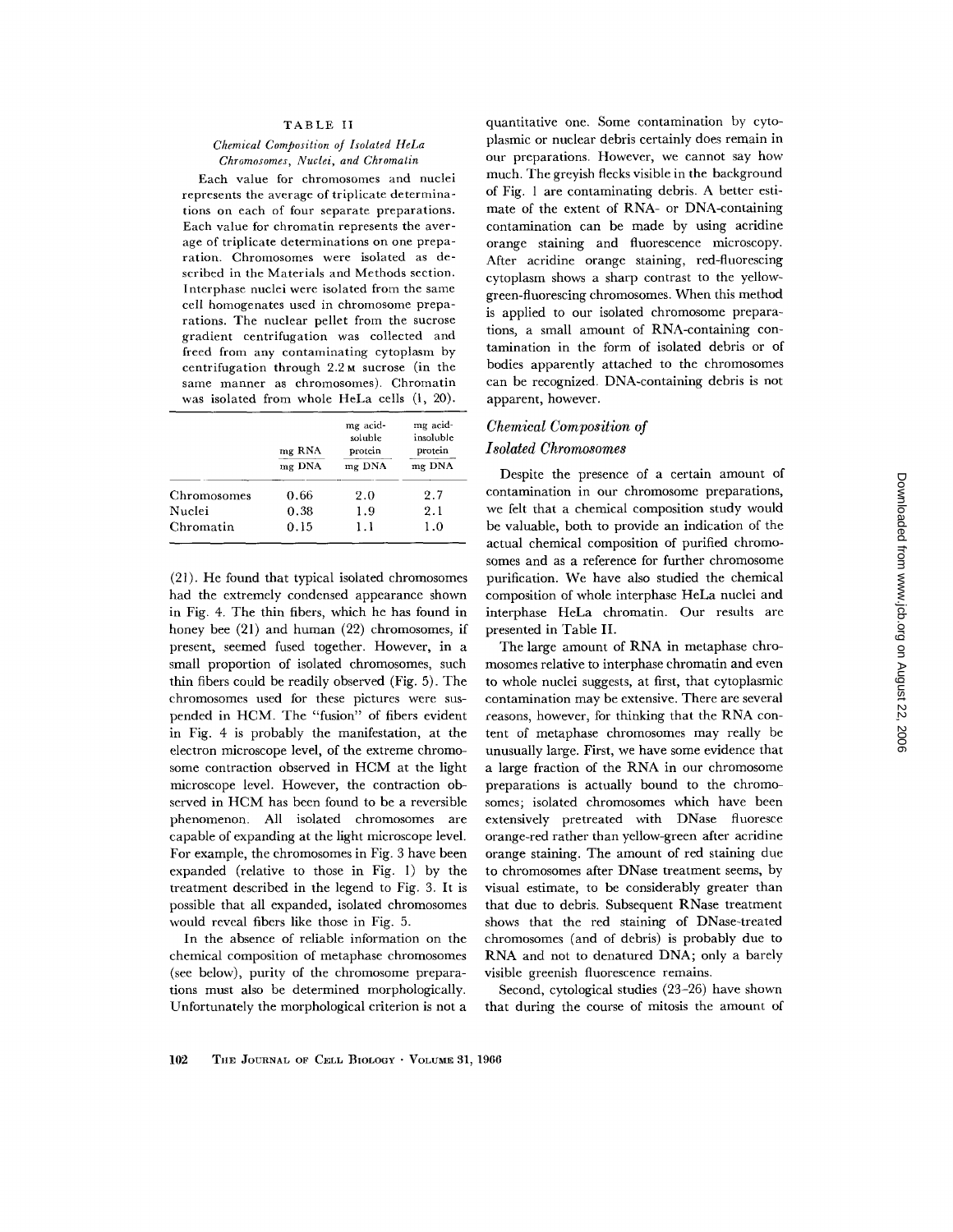

FIGURE 6 RNA was purified (as described in the Materials and Methods section) from a quantity of isolated chromosomes containing about 0.5 mg of DNA and from a quantity of nuclei, isolated as described in Table II, containing about 1.5 mg of DNA. The RNA was dissolved in 0.5 ml of acetate buffer (0.1  $\mu$  NaCl, 0.01  $\mu$  sodium acetate buffer, pH 5.0) and layered on top of 25 ml linear 5 to 20% sucrose gradients in the same buffer. The gradients were centrifuged at 25,000 nPM at  $2^{\circ}$ C in the Spinco Model L ultracentrifuge for 7 hr.

RNA bound to the chromosomes increases, reaching a maximum at metaphase; it then gradually decreases during anaphase and telophase. These changes in chromosomal RNA content during mitosis have been termed the "chromosomal RNA cycle" (27).

Finally, investigators in other laboratories, using metaphase chromosomes isolated by different procedures, have also found very high RNA contents in metaphase chromosomes. Lin and Chargaff (5) have found an RNA to DNA ratio of 0.64 for HeLa metaphase chromosomes, while Cantor and Hearst (19) have reported an RNA to DNA ratio of 1.0 for mouse ascites tumor metaphase chromosomes. Maio and Schildkraut, in a recently published abstract (28), have reported an RNA to DNA ratio of 0.8 for HeLa metaphase chromosomes.

Our findings for the protein content of metaphase chromosomes also require comment. First,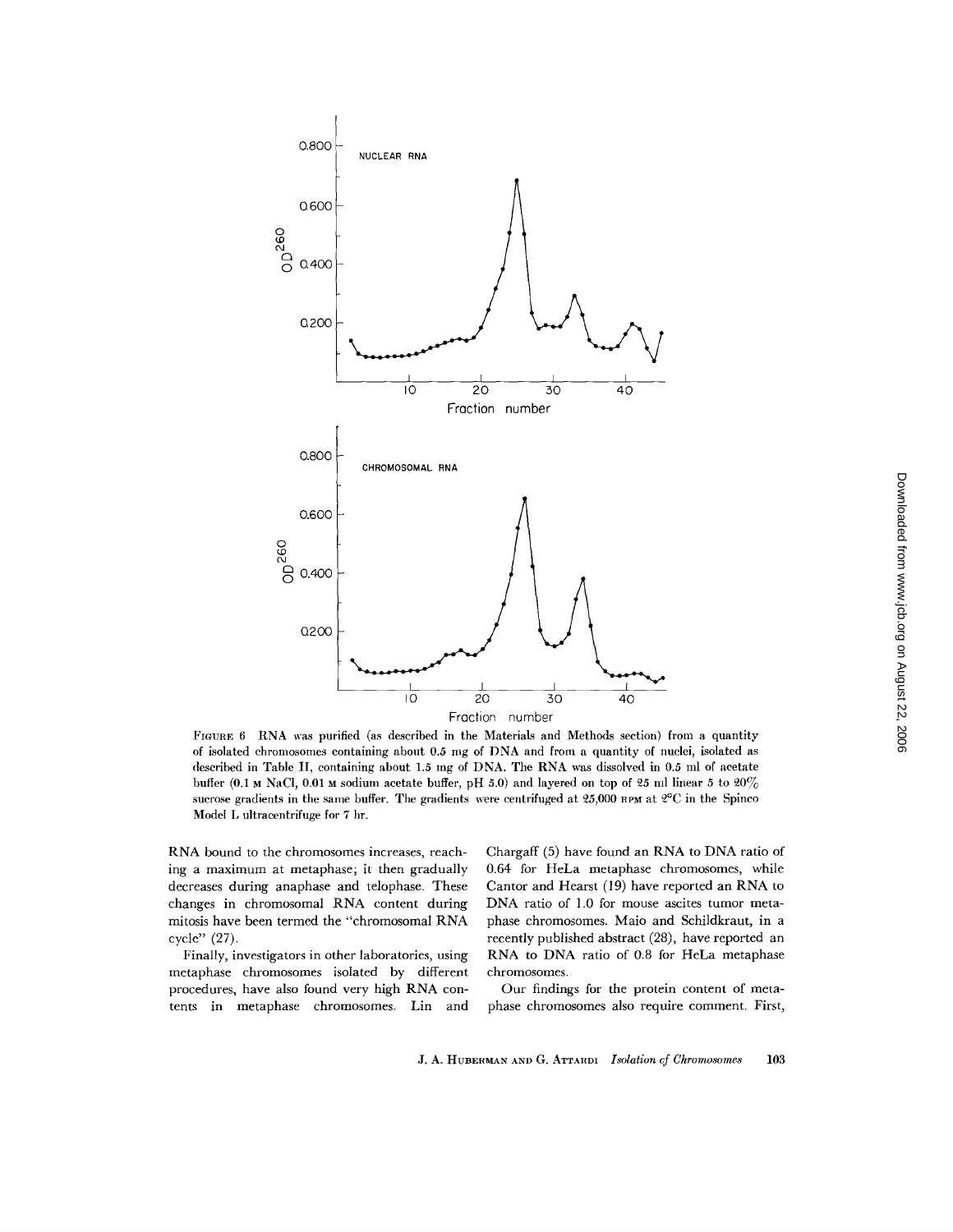our acid-soluble proteins should not be considered equivalent to histones. As pointed out above, some lysine-rich histones are lost during preparation. Also, many nonhistone proteins are known to be acid-soluble (1). Thus no significance can be given, at the present time, to the greater proportion of acid-soluble proteins in metaphase chromosomes than in interphase chromatin. The protein results may also be misleading because of the unknown extent of contamination and because of variation in the color values for different proteins in the test of Lowry et al. (9).

## *Sedimentation Profile of RNA*

## *from Isolated Chromosomes*

We have taken a first step toward elucidation of the nature of the RNA bound to metaphase chromosomes by purifying RNA from isolated metaphase chromosomes and comparing it to RNA from interphase nuclei. The sedimentation profile of RNA from these sources is shown in Fig. 6. The sedimentation profile of HeLa nuclear RNA is similar to that found by Penman (29) for the same material, and by Steele et al. (30) for rat liver nuclear RNA. One recognizes two peaks, corresponding to the two ribosomal RNA species, and a faster component with a sedimentation constant of about 458. The latter presumably represents the large size ribosomal RNA precursor described in different types of animal cells (31-33). The presence in the nucleus of 188 RNA in amounts considerably smaller, relative to the major ribosomal RNA component, than found in cytoplasmic ribosomal RNA is in agreement with Penman's observations (29), suggesting that there are no mature ribosomes, but only precursors, in the nucleus: according to this author, the 45S RNA is cleaved into 188 RNA, which is immediately transferred to the cytoplasm, and 358 RNA, which remains in the nucleus to be transformed into 28S RNA. In addition to the ribosomal RNA species and their large precursors, one can see in the sedimentation profile of nuclear RNA small amounts of 48 RNA, and a polydisperse RNA with sedimentation constants between 6S and

## REFERENCES

1. BONNER, J., CHALKLEY, R. G., DAHMUS, M., FAMBROUGH, D., FUJIMURA, F., HUANG, R. C., HUBERMAN, J., JENSEN, R., MARUSHIGE, **K.,**  OHLENBUSCH, H., OLIVERA, B., and WID-HOLM, J., *Method Enzymol.* in press.

more than 50S. The latter material presumably represents, at least in part, the heterogeneous nonribosomal type nuclear RNA described in HeLa cells (34) and other animal cells (13, 35, 36).

The sedimentation profile of the RNA extracted from metaphase chromosomes also shows the two ribosomal RNA components and the 458 RNA species. The amount of ribosomal RNA relative to DNA is about three times as large as in nuclear RNA; there is, on the contrary, relatively less polydisperse RNA and only a very small amount of 4S RNA. As concerns the significance and origin of the chromosomal associated RNA, only speculations are possible at present. Evidence has been presented that ribosomal RNA precursors are localized in the nucleoli (30, 31). Hence the presence of a 45S component in chromosomal RNA is consistent with the hypothesis that, during prophase, at least some of the materials from the disintegrating nucleoli are bound to the condensing chromosomes. More difficult to interpret is the presence of the two ribosomal RNA species. The fact that the ratio of major to minor component is similar to that observed in cytoplasmic ribosomal RNA may be indicative of a cytoplasmic origin for these species (either as a result of accidental contamination during extraction or of an association of physiological significance occurring during mitosis). On the other hand, one cannot exclude the possibility that some of these ribosomal components were still intranuclear at the end of prophase and became associated with the condensing chromosomes. Further experiments will be required to determine the origin and significance of the ribosomal RNA present in the preparations of metaphase chromosomes.

This work was supported by United States Public Health Service grants GM-11726 and 5-FI-GM-21,622.

The authors gratefully acknowledge the help of Mr. John Elberfeld in part of this work and the valuable technical assistance of Mrs. Benneta Keeley and Mrs. LaVerne Wenzel.

*Received for publication 4 April 1966.* 

- 2. FRENSTER, J. H., ALLFREY, V. G., and MIRSKY, *A. E., Proc. Nat. Acad. Sc.,* 1963, 50, 1026.
- 3. CHORAZY, M., BENDICH, A., BORENFREUND, E., and HUTGHISON, *D. J., J. Cell Biol.,* 1963, 19, 59.

#### 104 TuE JOURNAL OF CELL BIOLOGY - VOLUME 3l, 1966